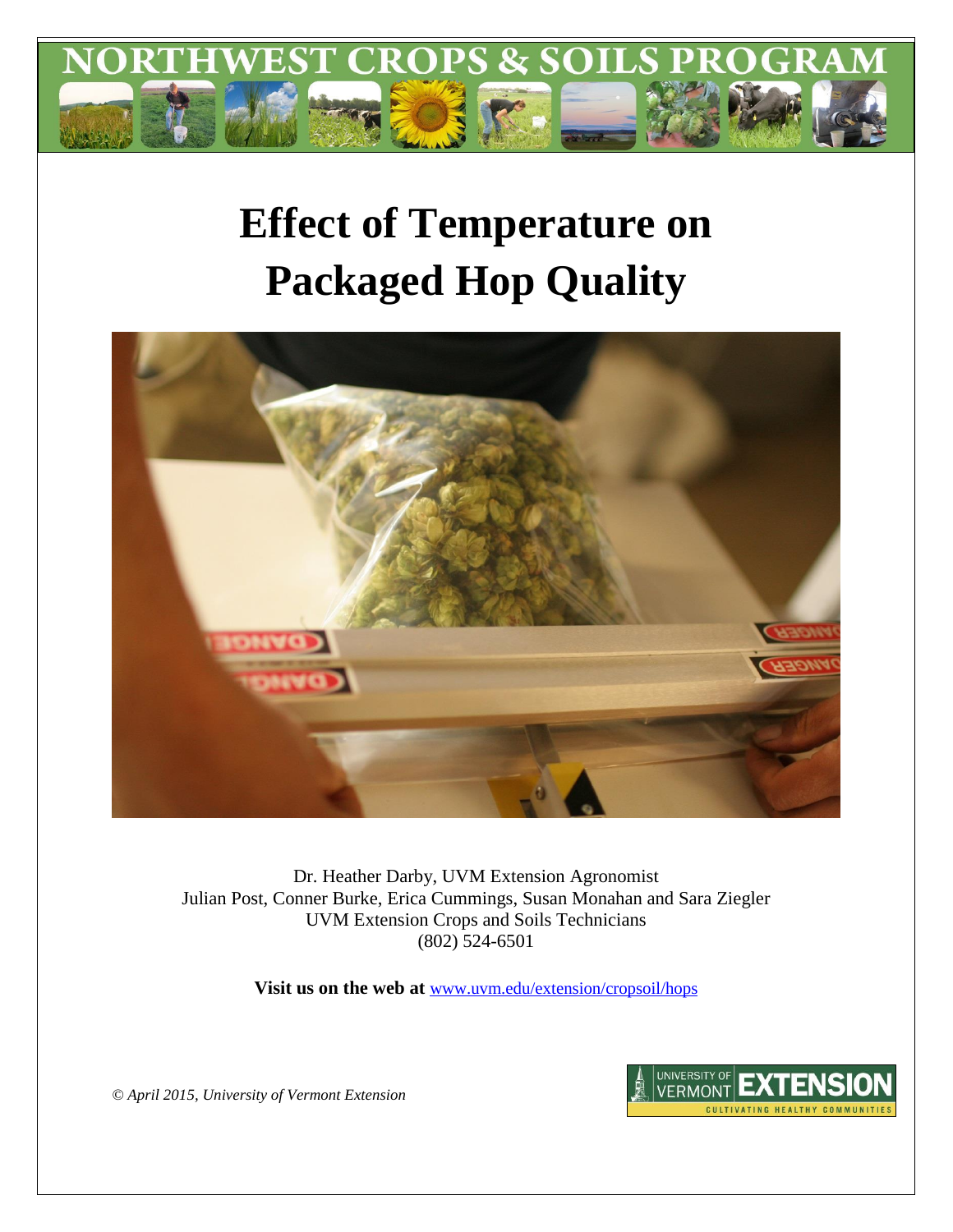### **EFFECT OF CLIMATE ON PACKAGED HOP QUALITY Dr. Heather Darby, University of Vermont Extension heather.darby[at]uvm.edu**

As the hop industry continues to expand in the Northeast, research is needed into best practices for processing and storing hops. While there are established systems for hop storage on large scale farms in the Pacific Northwest, there is a shortage of information on the systems being employed by growers in the Northeast. Many hop growers are choosing to vacuum-seal their hops in plastic bags. The goal of this project was to determine the effect of temperature on storage quality of dried, vacuum-sealed hops.

# **MATERIALS AND METHODS**

Treatments were 3 temperatures with sample date as a co-variate. The Nugget hops used for this study were harvested in early September, dried to 8% moisture, and frozen in bulk vacuum-sealed bags for 7 months. Quality was measured shortly after the time of harvest. The bulk hops were divided into 21 separate samples before the start date. On 26-Mar 2014, 7 samples were moved into a dark storage area maintained at room temperature, 7 samples were placed in a refrigerator, and 7 samples were left in the freezer. Two data loggers were left in each location to record temperature. Temperature was taken by each logger six times per day from 29-Mar to 20-Jun. The data loggers in the freezer failed due to the low temperature and recorded for less than a day. It is assumed that the freezer stayed at 0.2º F. Samples were kept in each location for a total of 12 weeks. Once every two weeks, a sample from each treatment was analyzed for quality. Quality was tested by measuring alpha and beta acids in our lab using spectrophotometry as per the American Society of Brewing Chemists (ASBC) Method of Analysis entitled Hops 6a. Hop Storage Index (HSI) was also measured using the ASBC Method of Analysis detailed in Hops 12. HSI measures the potential loss of alpha acid over time; a lower number means less potential for loss.

## **RESULTS**

#### **Table 1. Alpha acids, beta acids, and Hop Storage Index (HSI) for Nugget hops, Burlington, VT 2014.**

| Alpha acids | Beta acids | י דרי |
|-------------|------------|-------|
| %           | ν,         |       |
| . ◡ • ∸     |            | ب ک   |

Quality measurement of the Nugget hops shortly after harvest is shown in Table 1. The average temperatures for each location are shown in Table 2. Although the chest freezer data loggers failed, it is assumed that the freezer maintained a temperature of 0.2º F.

| Table 2. Average temperature by treatment, Burlington, VT 2014. |  |  |
|-----------------------------------------------------------------|--|--|
|-----------------------------------------------------------------|--|--|

| Location             | <b>Average Temperature</b><br>οĘ |
|----------------------|----------------------------------|
| Room temperature     | 72.4                             |
| Refrigerator         | 37.1                             |
| <b>Chest freezer</b> | ハク                               |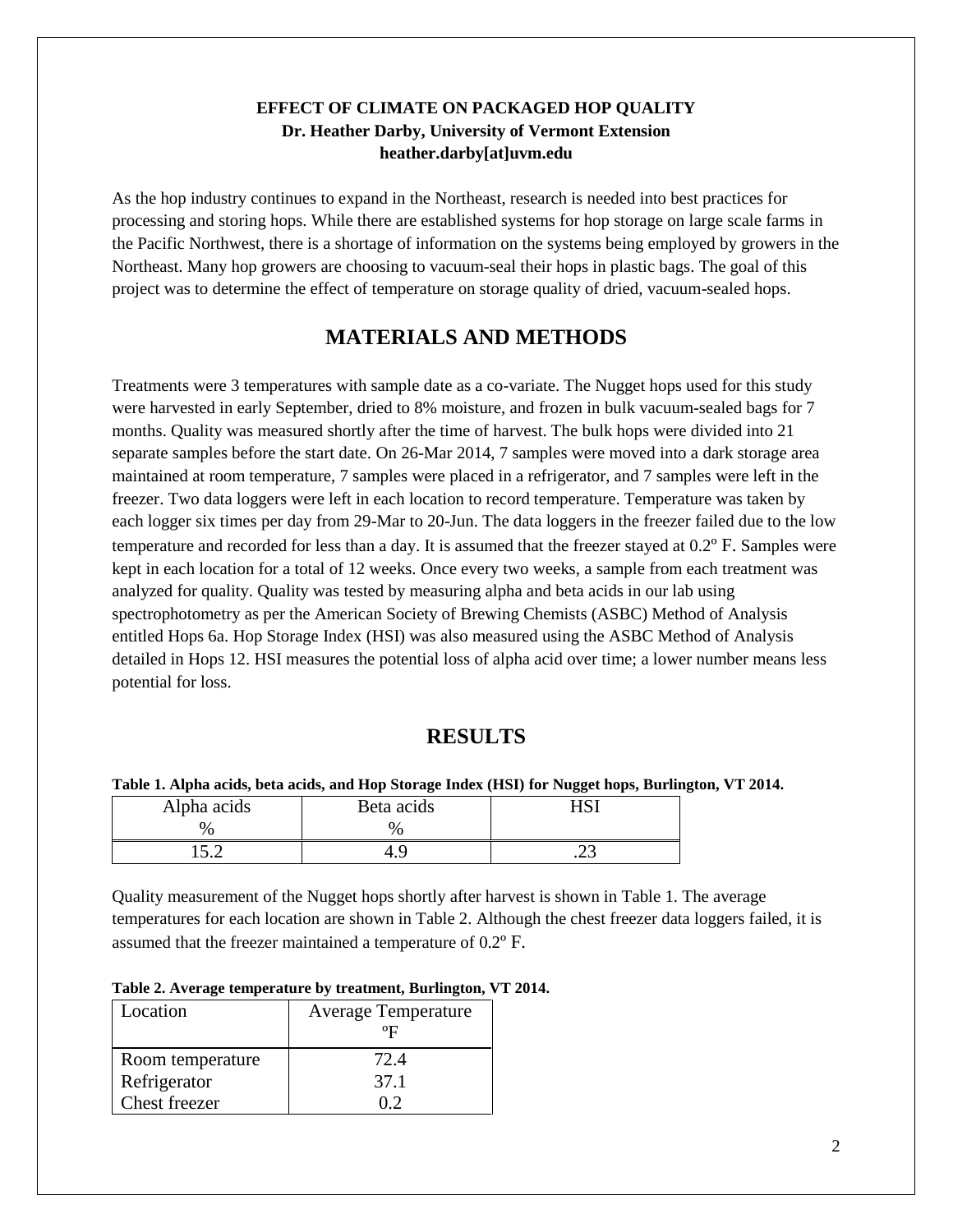After 12 weeks of storage, the alpha and beta acids had degraded much further when stored at room temperature than samples stored in the refrigerator and freezer (Table 3). It is clear that storing samples at freezing results in the most stable storage especially over the long term. It is important to remember that these hops had already been stored for 6 months (in the freezer) prior to the experiment.

| Temperature  | Alpha acids   |   | Beta acids |   | HSI   |   |  |  |  |  |
|--------------|---------------|---|------------|---|-------|---|--|--|--|--|
| $^{\circ}$ F | $\frac{0}{0}$ |   | ℀          |   |       |   |  |  |  |  |
| 0.2          | 12.16         | a | 9.64       | a | 0.211 | υ |  |  |  |  |
| 37.1         | 11.73         | h | 9.21       | b | 0.215 | b |  |  |  |  |
| 72A          | 9.80          | c | .63        | c | 0.358 | a |  |  |  |  |

**Table 3. Alpha acids, beta acids, and HSI by treatment, Burlington, VT 2014.**

Treatments indicated in **bold** had the top observed performance.

Treatments with the same letter to did not perform significantly different from each other.

Alpha acid degradation occurred the most quickly across the 12 weeks when stored at room temperature (Figure 1). However, the degradation increased exponentially when room temperature storage exceeded 2 weeks. From this research, it is clear that short term storage at temperatures below 40º F would lead to the least degradation of hop quality. For long term storage, hops should likely be maintained at temperatures close to freezing.



**Figure 1: Degradation of alpha acids in hops stored at 3 temperatures across a 12 week period, Burlington, VT 2014.**